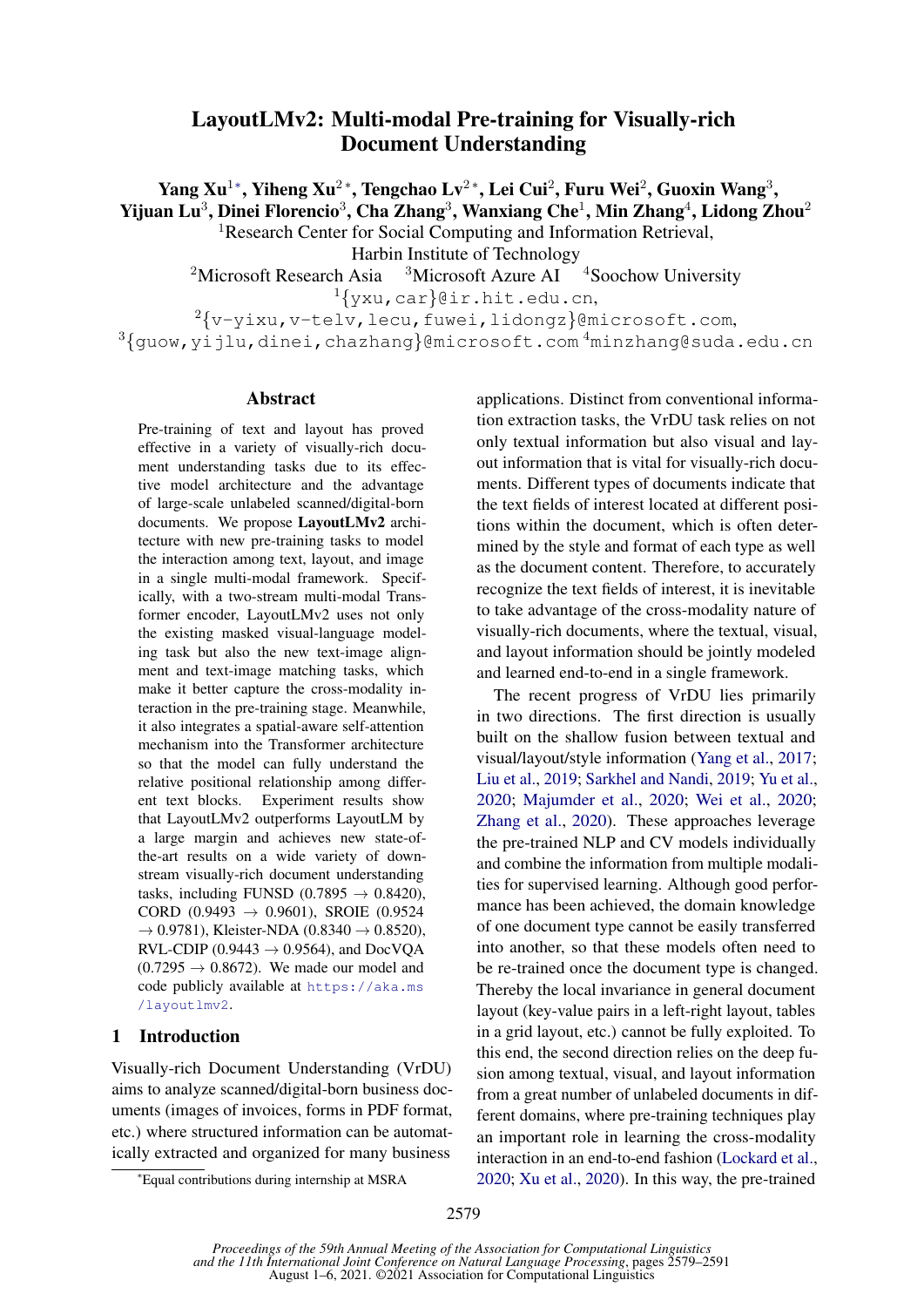models absorb cross-modal knowledge from different document types, where the local invariance among these layouts and styles is preserved. Furthermore, when the model needs to be transferred into another domain with different document formats, only a few labeled samples would be sufficient to fine-tune the generic model in order to achieve state-of-the-art accuracy. Therefore, the proposed model in this paper follows the second direction, and we explore how to further improve the pre-training strategies for the VrDU tasks.

In this paper, we present an improved version of LayoutLM [\(Xu et al.,](#page-10-3) [2020\)](#page-10-3), aka LayoutLMv2. Different from the vanilla LayoutLM model where visual embeddings are combined in the fine-tuning stage, we integrate the visual information in the pre-training stage in LayoutLMv2 by taking advantage of the Transformer architecture to learn the cross-modality interaction between visual and textual information. In addition, inspired by the 1-D relative position representations [\(Shaw et al.,](#page-9-4) [2018;](#page-9-4) [Raffel et al.,](#page-9-5) [2020;](#page-9-5) [Bao et al.,](#page-8-1) [2020\)](#page-8-1), we propose the spatial-aware self-attention mechanism for LayoutLMv2, which involves a 2-D relative position representation for token pairs. Different from the absolute 2-D position embeddings that LayoutLM uses to model the page layout, the relative position embeddings explicitly provide a broader view for the contextual spatial modeling. For the pre-training strategies, we use two new training objectives for LayoutLMv2 in addition to the masked visual-language modeling. The first is the proposed text-image alignment strategy, which aligns the text lines and the corresponding image regions. The second is the text-image matching strategy popular in previous vision-language pre-training models [\(Tan](#page-9-6) [and Bansal,](#page-9-6) [2019;](#page-9-6) [Lu et al.,](#page-9-7) [2019;](#page-9-7) [Su et al.,](#page-9-8) [2020;](#page-9-8) [Chen et al.,](#page-8-2) [2020;](#page-8-2) [Sun et al.,](#page-9-9) [2019\)](#page-9-9), where the model learns whether the document image and textual content are correlated.

We select six publicly available benchmark datasets as the downstream tasks to evaluate the performance of the pre-trained LayoutLMv2 model, which are the FUNSD dataset [\(Jaume et al.,](#page-8-3) [2019\)](#page-8-3) for form understanding, the CORD dataset [\(Park](#page-9-10) [et al.,](#page-9-10) [2019\)](#page-9-10) and the SROIE dataset [\(Huang et al.,](#page-8-4) [2019\)](#page-8-4) for receipt understanding, the Kleister-NDA dataset (Graliński et al., [2020\)](#page-8-5) for long document understanding with a complex layout, the RVL-CDIP dataset [\(Harley et al.,](#page-8-6) [2015\)](#page-8-6) for document image classification, and the DocVQA

dataset [\(Mathew et al.,](#page-9-11) [2021\)](#page-9-11) for visual question answering on document images. Experiment results show that the LayoutLMv2 model significantly outperforms strong baselines, including the vanilla LayoutLM, and achieves new state-of-the-art results in all of these tasks.

The contributions of this paper are summarized as follows:

- We propose a multi-modal Transformer model to integrate the document text, layout, and visual information in the pre-training stage, which learns the cross-modal interaction endto-end in a single framework. Meanwhile, a spatial-aware self-attention mechanism is integrated into the Transformer architecture.
- In addition to the masked visual-language model, we add text-image alignment and textimage matching as the new pre-training strategies to enforce the alignment among different modalities.
- LayoutLMv2 significantly outperforms and achieves new SOTA results not only on the conventional VrDU tasks but also on the VQA task for document images, which demonstrates the great potential for the multi-modal pre-training for VrDU.

### 2 Approach

In this section, we will introduce the model architecture and the multi-modal pre-training tasks of LayoutLMv2, which is illustrated in Figure [1.](#page-2-0)

### 2.1 Model Architecture

We build a multi-modal Transformer architecture as the backbone of LayoutLMv2, which takes text, visual, and layout information as input to establish deep cross-modal interactions. We also introduce a spatial-aware self-attention mechanism to the model architecture for better modeling the document layout. Detailed descriptions of the model are as follows.

Text Embedding Following the common practice, we use WordPiece [\(Wu et al.,](#page-10-4) [2016\)](#page-10-4) to tokenize the OCR text sequence and assign each token to a certain segment  $s_i \in \{ [A], [B] \}$ . Then, we add [CLS] at the beginning of the sequence and [SEP] at the end of each text segment. Extra [PAD] tokens are appended to the end so that the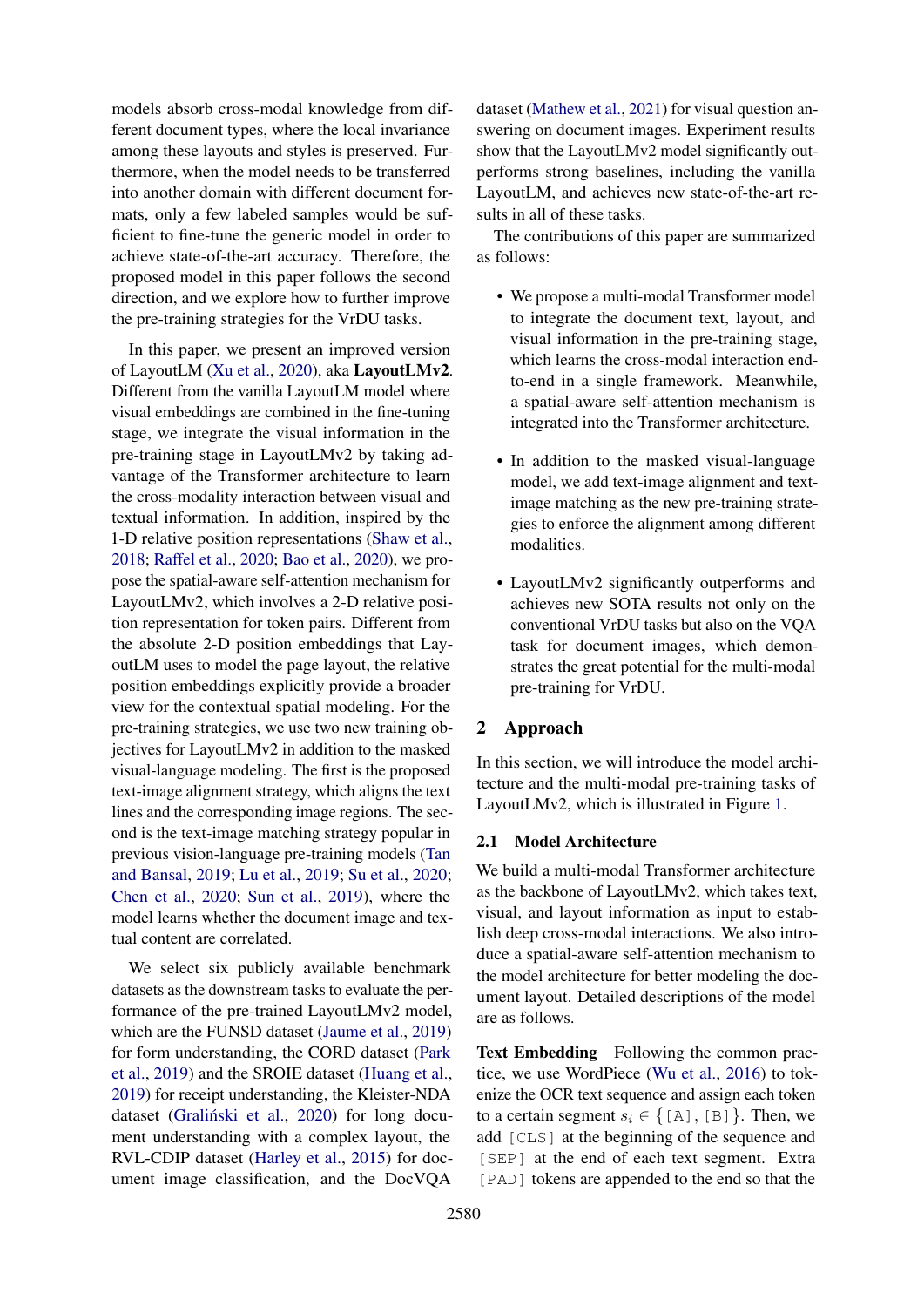<span id="page-2-0"></span>

Figure 1: An illustration of the model architecture and pre-training strategies for LayoutLMv2

final sequence's length is exactly the maximum sequence length L. The final text embedding is the sum of three embeddings. Token embedding represents the token itself, 1D positional embedding represents the token index, and segment embedding is used to distinguish different text segments. Formally, we have the *i*-th  $(0 \le i \le L)$  text embedding

 $\mathbf{t}_i = \text{TokEmb}(w_i) + \text{PosEmb1D}(i) + \text{SegEmb}(s_i)$ 

Visual Embedding Although all information we need is contained in the page image, the model has difficulty capturing detailed features in a single information-rich representation of the entire page. Therefore, we leverage the output feature map of a CNN-based visual encoder, which converts the page image to a fixed-length sequence. We use ResNeXt-FPN [\(Xie et al.,](#page-10-5) [2017;](#page-10-5) [Lin et al.,](#page-8-7) [2017\)](#page-8-7) architecture as the backbone of the visual encoder, whose parameters can be updated through backpropagation.

Given a document page image  $I$ , it is resized to  $224 \times 224$  then fed into the visual backbone. After that, the output feature map is average-pooled to a

fixed size with the width being  $W$  and height being H. Next, it is flattened into a visual embedding sequence of length  $W \times H$ . The sequence is named  $VisTokEmb(I)$ . A linear projection layer is then applied to each visual token embedding to unify the dimensionality with the text embeddings. Since the CNN-based visual backbone cannot capture the positional information, we also add a 1D positional embedding to these visual token embeddings. The 1D positional embedding is shared with the text embedding layer. For the segment embedding, we attach all visual tokens to the visual segment  $[C]$ . The *i*-th  $(0 \le i \le WH)$  visual embedding can be represented as

$$
\mathbf{v}_{i} = \text{Proj}(\text{VisTokEmb}(I)_{i}) + \text{PosEmb1D}(i) + \text{SegEmb}(\text{[C]})
$$

Layout Embedding The layout embedding layer is for embedding the spatial layout information represented by axis-aligned token bounding boxes from the OCR results, in which box width and height together with corner coordinates are identified. Following the vanilla LayoutLM, we normalize and discretize all coordinates to integers in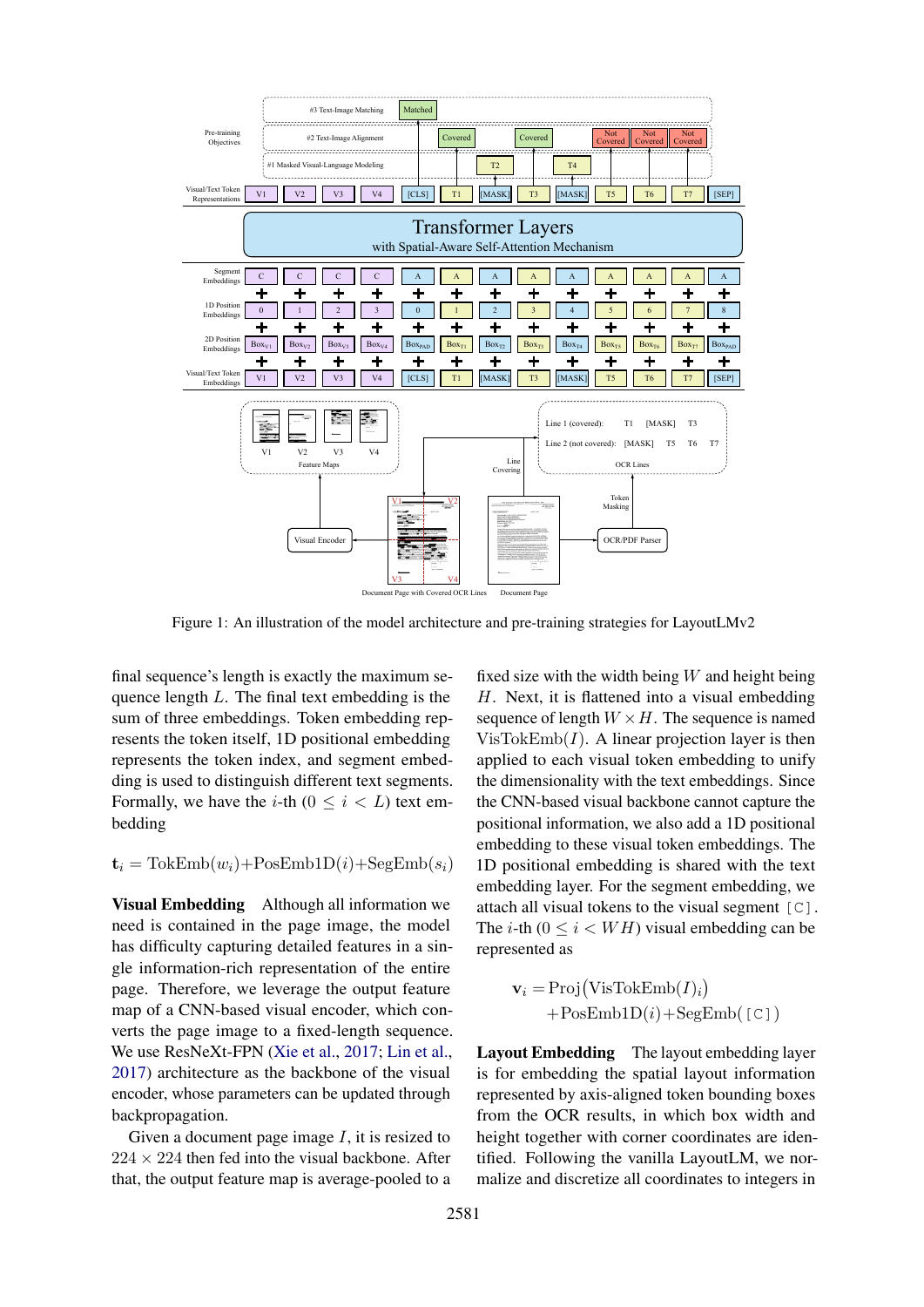the range [0, 1000], and use two embedding layers to embed x-axis features and y-axis features separately. Given the normalized bounding box of the *i*-th  $(0 \le i \le WH + L)$  text/visual token  $b_{\text{ox}_i} = (x_{\text{min}}, x_{\text{max}}, y_{\text{min}}, y_{\text{max}}, width, height),$ the layout embedding layer concatenates six bounding box features to construct a token-level 2D positional embedding, aka the layout embedding

$$
\mathbf{l}_{i} = \text{Concat}(\text{PosEmb2D}_{\mathbf{x}}(x_{\min}, x_{\max}, width),
$$

$$
\text{PosEmb2D}_{\mathbf{y}}(y_{\min}, y_{\max}, height))
$$

Note that CNNs perform local transformation, thus the visual token embeddings can be mapped back to image regions one by one with neither overlap nor omission. When calculating bounding boxes, the visual tokens can be treated as evenly divided grids. An empty bounding box  $box_{PAD} = (0, 0, 0, 0, 0, 0)$  is attached to special tokens [CLS], [SEP] and [PAD].

Multi-modal Encoder with Spatial-Aware Self-Attention Mechanism The encoder concatenates visual embeddings  $\{v_0, ..., v_{WH-1}\}\$ and text embeddings  $\{t_0, ..., t_{L-1}\}\$  to a unified sequence and fuses spatial information by adding the layout embeddings to get the *i*-th ( $0 \le i \le WH + L$ ) first layer input

$$
\mathbf{x}_{i}^{(0)} = X_{i} + \mathbf{l}_{i}, \text{ where}
$$

$$
X = \{ \mathbf{v}_{0}, ..., \mathbf{v}_{WH-1}, \mathbf{t}_{0}, ..., \mathbf{t}_{L-1} \}
$$

Following the architecture of Transformer, we build our multi-modal encoder with a stack of multi-head self-attention layers followed by a feedforward network. However, the original selfattention mechanism can only implicitly capture the relationship between the input tokens with the absolute position hints. In order to efficiently model local invariance in the document layout, it is necessary to insert relative position information explicitly. Therefore, we introduce the spatial-aware self-attention mechanism into the self-attention layers. For simplicity, the following description is for a single head in a single self-attention layer with hidden size of  $d_{head}$  and projection matrics  $\mathbf{W}^{Q}$ ,  $W^{K}$ ,  $W^{V}$ . The original self-attention mechanism captures the correlation between query  $x_i$  and key  $x_i$  by projecting the two vectors and calculating the attention score

$$
\alpha_{ij} = \frac{1}{\sqrt{d_{head}}} (\mathbf{x}_i \mathbf{W}^Q) (\mathbf{x}_j \mathbf{W}^K)^{\mathsf{T}}
$$

Considering the large range of positions, we model the semantic relative position and spatial relative position as bias terms to prevent adding too many parameters. Similar practice has been shown effective on text-only Transformer architectures [\(Raffel et al.,](#page-9-5) [2020;](#page-9-5) [Bao et al.,](#page-8-1) [2020\)](#page-8-1). Let  $\mathbf{b}^{(1D)}$ ,  $\mathbf{b}^{(2D_x)}$  and  $\mathbf{b}^{(2D_y)}$  denote the learnable 1D and 2D relative position biases respectively. The biases are different among attention heads but shared in all encoder layers. Assuming  $(x_i, y_i)$  anchors the top left corner coordinates of the  $i$ -th bounding box, we obtain the spatial-aware attention score

$$
\alpha'_{ij} = \alpha_{ij} + \mathbf{b}_{j-i}^{(1D)} + \mathbf{b}_{x_j - x_i}^{(2D_x)} + \mathbf{b}_{y_j - y_i}^{(2D_y)}
$$

Finally, the output vectors are represented as the weighted average of all the projected value vectors with respect to normalized spatial-aware attention scores

$$
\mathbf{h}_{i}=\sum_{j}\frac{\exp \left(\alpha_{ij}^{\prime}\right)}{\sum_{k}\exp \left(\alpha_{ik}^{\prime}\right)}\mathbf{x}_{j}\mathbf{W}^{V}
$$

### 2.2 Pre-training Tasks

Masked Visual-Language Modeling Similar to the vanilla LayoutLM, we use the Masked Visual-Language Modeling (MVLM) to make the model learn better in the language side with the crossmodality clues. We randomly mask some text tokens and ask the model to recover the masked tokens. Meanwhile, the layout information remains unchanged, which means the model knows each masked token's location on the page. The output representations of masked tokens from the encoder are fed into a classifier over the whole vocabulary, driven by a cross-entropy loss. To avoid visual clue leakage, we mask image regions corresponding to masked tokens on the raw page image input before feeding it into the visual encoder.

Text-Image Alignment To help the model learn the spatial location correspondence between image and coordinates of bounding boxes, we propose the Text-Image Alignment (TIA) as a fine-grained cross-modality alignment task. In the TIA task, some tokens lines are randomly selected, and their image regions are covered on the document image. We call this operation covering to avoid confusion with the masking operation in MVLM. During pretraining, a classification layer is built above the encoder outputs. This layer predicts a label for each text token depending on whether it is covered,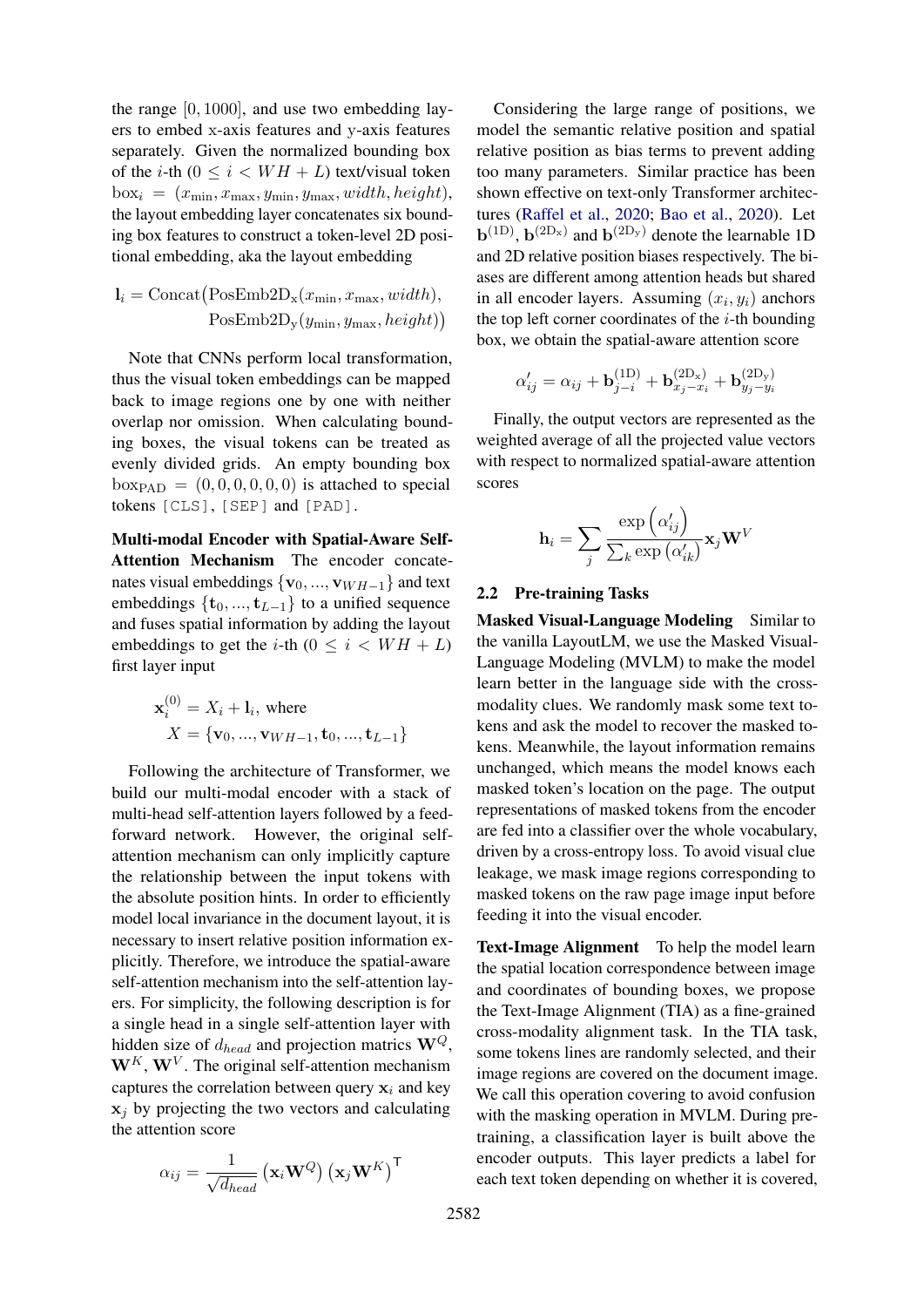i.e., [Covered] or [Not Covered], and computes the binary cross-entropy loss. Considering the input image's resolution is limited, and some document elements like signs and bars in a figure may look like covered text regions, the task of finding a word-sized covered image region can be noisy. Thus, the covering operation is performed at the line-level. When MVLM and TIA are performed simultaneously, TIA losses of the tokens masked in MVLM are not taken into account. This prevents the model from learning the useless but straightforward correspondence from [MASK] to [Covered].

Text-Image Matching Furthermore, a coarsegrained cross-modality alignment task, Text-Image Matching (TIM) is applied to help the model learn the correspondence between document image and textual content. We feed the output representation at [CLS] into a classifier to predict whether the image and text are from the same document page. Regular inputs are positive samples. To construct a negative sample, an image is either replaced by a page image from another document or dropped. To prevent the model from cheating by finding task features, we perform the same masking and covering operations to images in negative samples. The TIA target labels are all set to [Covered] in negative samples. We apply the binary cross-entropy loss in the optimization process.

#### 3 Experiments

#### 3.1 Data

In order to pre-train and evaluate LayoutLMv2 models, we select datasets in a wide range from the visually-rich document understanding area. Following LayoutLM, we use IIT-CDIP Test Collection [\(Lewis et al.,](#page-8-8) [2006\)](#page-8-8) as the pre-training dataset. Six datasets are used as down-stream tasks. The FUNSD [\(Jaume et al.,](#page-8-3) [2019\)](#page-8-3), CORD [\(Park et al.,](#page-9-10) [2019\)](#page-9-10), SROIE [\(Huang et al.,](#page-8-4) [2019\)](#page-8-4) and Kleister-NDA (Graliński et al., [2020\)](#page-8-5) datasets define entity extraction tasks that aim to extract the value of a set of pre-defined keys, which we formalize as a sequential labeling task. RVL-CDIP [\(Harley](#page-8-6) [et al.,](#page-8-6) [2015\)](#page-8-6) is for document image classification. DocVQA [\(Mathew et al.,](#page-9-11) [2021\)](#page-9-11), as the name suggests, is a dataset for visual question answering on document images. Statistics of datasets are shown in Table [1.](#page-4-0) Refer to the Appendix for details.

<span id="page-4-0"></span>

| <b>Dataset</b>  | # of keys or<br>categories | # of examples<br>(train/dev/test) |
|-----------------|----------------------------|-----------------------------------|
| <b>IIT-CDIP</b> |                            | 11M/0/0                           |
| <b>FUNSD</b>    |                            | 149/0/50                          |
| <b>CORD</b>     | 30                         | 800/100/100                       |
| <b>SROIE</b>    | 4                          | 626/0/347                         |
| Kleister-NDA    | 4                          | 254/83/203                        |
| <b>RVL-CDIP</b> | 16                         | 320K/4K/4K                        |
| <b>DocVOA</b>   |                            | 39K/5K/5K                         |

Table 1: Statistics of datasets

### <span id="page-4-2"></span>3.2 Settings

Following the typical pre-training and fine-tuning strategy, we update all parameters including the visual encoder layers, and train whole models endto-end for all the settings. Training details can be found in the Appendix.

Pre-training LayoutLMv2 We train LayoutLMv2 models with two different parameter sizes. We use a 12-layer 12-head Transformer encoder and set hidden size  $d = 768$  in LayoutLMv2BASE. While in the LayoutLMv2LARGE, the encoder has 24 Transformer layers with 16 heads and  $d = 1024$ . Visual backbones in the two models are based on the same ResNeXt101-FPN architecture. The numbers of parameters are 200M and 426M approximately for LayoutLMv2 $_{\rm BASE}$  and LayoutLMv2 $_{\rm LARGE}$ , respectively.

For the encoder along with the text embedding layer, LayoutLMv2 uses the same architecture as UniLMv2 [\(Bao et al.,](#page-8-1) [2020\)](#page-8-1), thus it is initialized from UniLMv2. For the ResNeXt-FPN part in the visual embedding layer, the backbone of a Mask-RCNN [\(He et al.,](#page-8-9) [2017\)](#page-8-9) model trained on Pub-LayNet [\(Zhong et al.,](#page-10-6) [2019\)](#page-10-6) is leveraged.<sup>[1](#page-4-1)</sup> The rest of the parameters in the model are randomly initialized.

During pre-training, we sample pages from the IIT-CDIP dataset and select a random sliding window of the text sequence if the sample is too long. We set the maximum sequence length  $L = 512$ and assign all text tokens to the segment [A]. The output shape of the average pooling layer is set to  $W = H = 7$ , so that it transforms the feature map into 49 visual tokens. In MVLM, 15% text tokens are masked among which 80% are replaced by a special token [MASK], 10% are replaced by a random token sampled from the whole vocabulary, and

<span id="page-4-1"></span><sup>&</sup>lt;sup>1</sup>"MaskRCNN ResNeXt101<sub>-32x8d</sub> FPN 3X" setting in <https://github.com/hpanwar08/detectron2>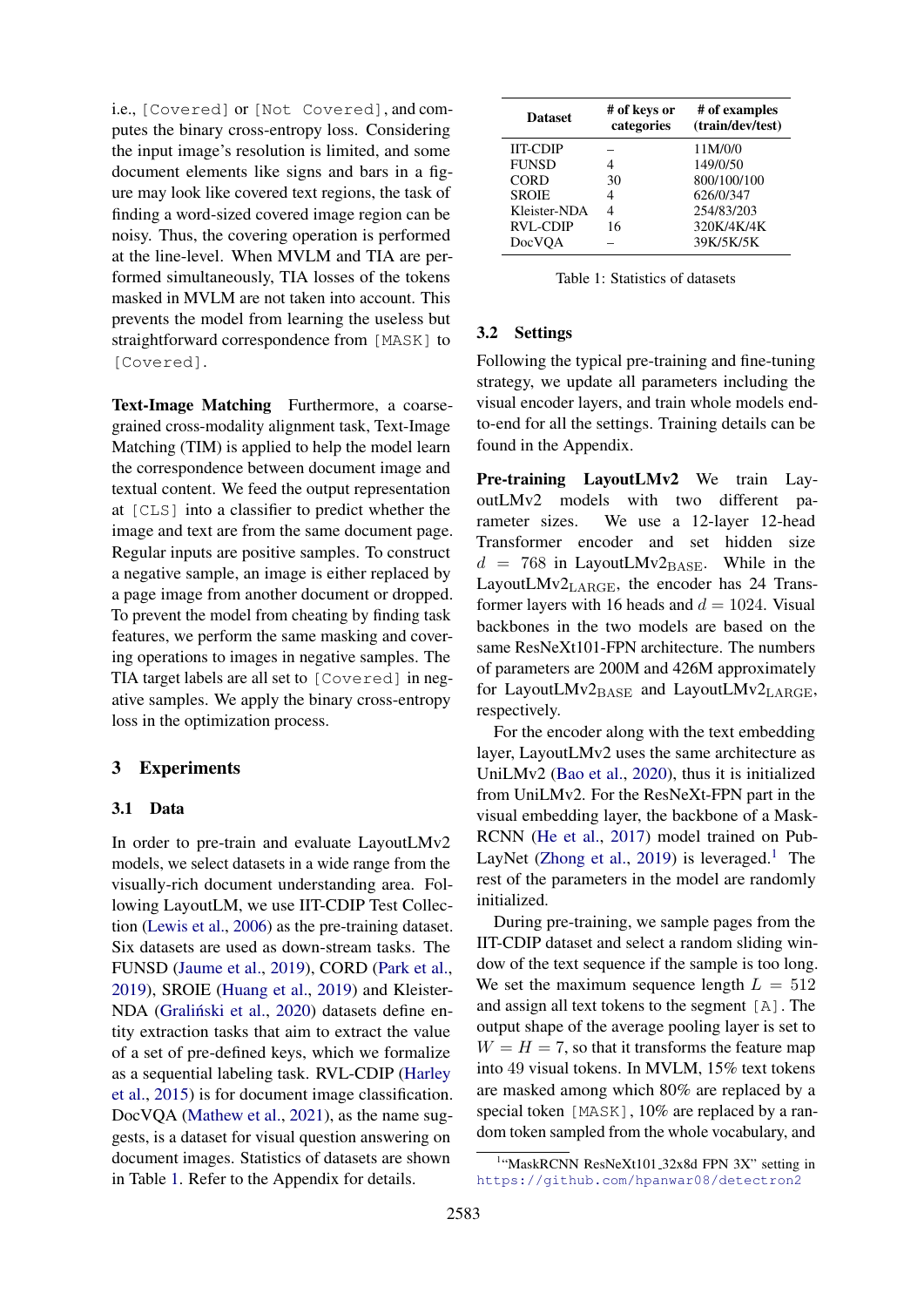<span id="page-5-0"></span>

| Model                                               | <b>FUNSD</b> | <b>CORD</b> | <b>SROIE</b> | <b>Kleister-NDA</b> |
|-----------------------------------------------------|--------------|-------------|--------------|---------------------|
| <b>BERT</b> BASE                                    | 0.6026       | 0.8968      | 0.9099       | 0.7790              |
| UniLMv $2_{\text{BASE}}$                            | 0.6648       | 0.9092      | 0.9459       | 0.7950              |
| <b>BERT</b> LARGE                                   | 0.6563       | 0.9025      | 0.9200       | 0.7910              |
| UniLMv2LARGE                                        | 0.7072       | 0.9205      | 0.9488       | 0.8180              |
| LayoutL $M_{\rm BASE}$                              | 0.7866       | 0.9472      | 0.9438       | 0.8270              |
| $\rm LayoutLM_{\rm LARGE}$                          | 0.7895       | 0.9493      | 0.9524       | 0.8340              |
| LayoutLMv2 $_{\rm BASE}$                            | 0.8276       | 0.9495      | 0.9625       | 0.8330              |
| LayoutLMv2 $_{\rm LARGE}$                           | 0.8420       | 0.9601      | 0.9781       | 0.8520              |
| BROS (Hong et al., 2021)                            | 0.8121       | 0.9536      | 0.9548       |                     |
| SPADE (Hwang et al., 2020)                          |              | 0.9150      |              |                     |
| PICK (Yu et al., 2020)                              |              |             | 0.9612       |                     |
| TRIE (Zhang et al., 2020)                           |              |             | 0.9618       |                     |
| Top-1 on SROIE Leaderboard (until 2020-12-24)       |              |             | 0.9767       |                     |
| RoBERTa <sub>BASE</sub> in (Graliński et al., 2020) |              |             |              | 0.7930              |

Table 2: Entity-level F1 scores of the four entity extraction tasks: FUNSD, CORD, SROIE and Kleister-NDA. Detailed per-task results are in the Appendix.

10% remains the same. In TIA, 15% of the lines are covered. In TIM, 15% images are replaced, and 5% are dropped.

Fine-tuning LayoutLMv2 We use the [CLS] output along with pooled visual token representations as global features in the document-level classification task RVL-CDIP. For the extractive question answering task DocVQA and the other four entity extraction tasks, we follow common practice like [\(Devlin et al.,](#page-8-12) [2019\)](#page-8-12) and build task specified head layers over the text part of LayoutLMv2 outputs.

In the DocVQA paper, experiment results show that the BERT model fine-tuned on the SQuAD dataset [\(Rajpurkar et al.,](#page-9-12) [2016\)](#page-9-12) outperforms the original BERT model. Inspired by this fact, we add an extra setting, which is that we first fine-tune LayoutLMv2 on a question generation (QG) dataset followed by the DocVQA dataset. The QG dataset contains almost one million question-answer pairs generated by a generation model trained on the SQuAD dataset.

Baselines We select three baseline models in the experiments to compare LayoutLMv2 with the text-only pre-trained models as well as the vanilla LayoutLM model. Specifically, we compare LayoutLMv2 with BERT [\(Devlin et al.,](#page-8-12) [2019\)](#page-8-12), UniLMv2 [\(Bao et al.,](#page-8-1) [2020\)](#page-8-1), and LayoutLM [\(Xu](#page-10-3) [et al.,](#page-10-3) [2020\)](#page-10-3) for all the experiment settings. We use the publicly available PyTorch models for BERT [\(Wolf et al.,](#page-9-13) [2020\)](#page-9-13) and LayoutLM, and use our in-house implementation for the UniLMv2 models. For each baseline approach, experiments are conducted using both the BASE and LARGE parameter settings.

#### 3.3 Results

Entity Extraction Tasks Table [2](#page-5-0) shows the model accuracy on the four datasets FUNSD, CORD, SROIE, and Kleister-NDA, which we regard as sequential labeling tasks evaluated using entity-level F1 score. We report the evaluation results of Kleister-NDA on the validation set because the ground-truth labels and the submission website for the test set are not available right now. For text-only models, the UniLMv2 models outperform the BERT models by a large margin in terms of the BASE and LARGE settings. For text+layout models, the LayoutLM family, especially the LayoutLMv2 models, brings significant performance improvement over the text-only baselines. Compared to the baselines, the LayoutLMv2 models are superior to the SPADE [\(Hwang et al.,](#page-8-11) [2020\)](#page-8-11) decoder method, as well as the text+layout pre-training approach BROS [\(Hong et al.,](#page-8-10) [2021\)](#page-8-10) that is built on the SPADE decoder, which demonstrates the effectiveness of our modeling approach. Moreover, with the same modal information, our LayoutLMv2 models also outperform existing multi-modal approaches PICK [\(Yu et al.,](#page-10-1) [2020\)](#page-10-1), TRIE [\(Zhang et al.,](#page-10-2) [2020\)](#page-10-2) and the previous top-1 method on the leaderboard, $2$  confirming the effectiveness of our pre-training for text, layout, and visual information. The best performance on all the four datasets is achieved by

<span id="page-5-1"></span> $2$ Unpublished results, the leaderboard is available at [https://rrc.cvc.uab.es/?ch=13&com=eval](https://rrc.cvc.uab.es/?ch=13&com=evaluation&task=3) [uation&task=3](https://rrc.cvc.uab.es/?ch=13&com=evaluation&task=3)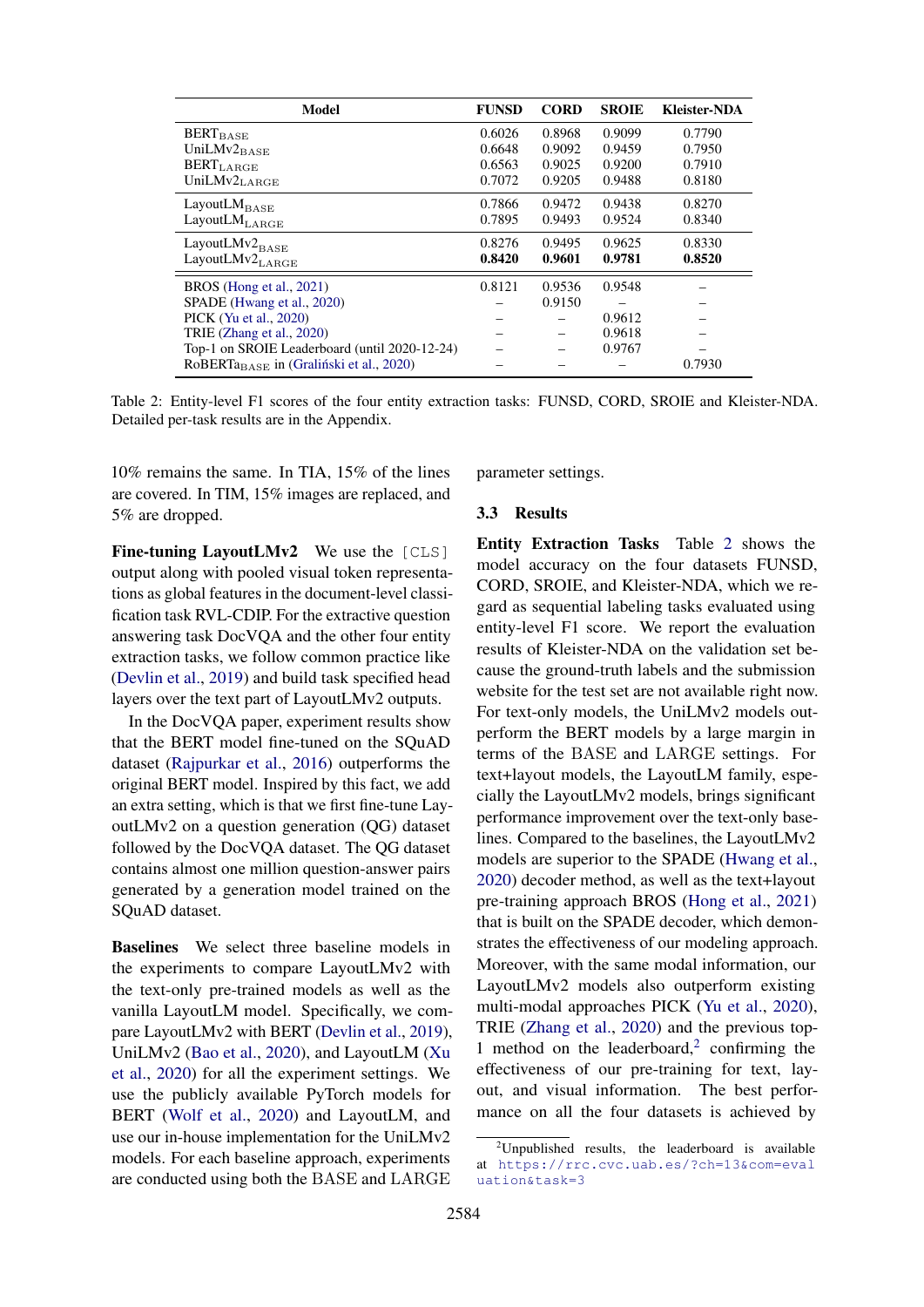<span id="page-6-0"></span>

| Model                                    | Accuracy |
|------------------------------------------|----------|
| <b>BERT</b> BASE                         | 89.81%   |
| UniLMv2BASE                              | 90.06%   |
| $\text{BERT}_{\text{LARGE}}$             | 89.92%   |
| UniLMv2LARGE                             | 90.20%   |
| LayoutL $M_{\rm BASE}$ (w/ image)        | 94.42%   |
| LayoutL $M_{\text{LARGE}}$ (w/ image)    | 94.43%   |
| LayoutLMv2BASE                           | 95.25%   |
| LayoutLMv2LARGE                          | 95.64%   |
| VGG-16 (Afzal et al., 2017)              | 90.97%   |
| Single model (Das et al., 2018)          | 91.11\%  |
| Ensemble (Das et al., 2018)              | 92.21%   |
| InceptionResNetV2 (Szegedy et al., 2017) | 92.63%   |
| LadderNet (Sarkhel and Nandi, 2019)      | 92.77%   |
| Single model (Dauphinee et al., 2019)    | 93.03%   |
| Ensemble (Dauphinee et al., 2019)        | 93.07%   |

Table 3: Classification accuracy on the RVL-CDIP dataset

the LayoutLMv2 $_{\rm LARGE}$ , which illustrates that the multi-modal pre-training in LayoutLMv2 learns better from the interactions from different modalities, thereby leading to the new SOTA on various document understanding tasks.

RVL-CDIP Table [3](#page-6-0) shows the classification accuracy on the RVL-CDIP dataset, including textonly pre-trained models, the LayoutLM family as well as several image-based baseline models. As shown in the table, both the text and visual information are important to the document image classification task because document images are text-intensive and represented by a variety of layouts and formats. Therefore, we observed that the LayoutLM family outperforms those text-only or image-only models as it leverages the multi-modal information within the documents. Specifically, the LayoutLMv2 $_{\text{LARGE}}$  model significantly improves the classification accuracy by more than 1.2% point over the previous SOTA results, which achieves an accuracy of 95.64%. This also verifies that the pre-trained LayoutLMv2 model benefits not only the information extraction tasks in document understanding but also the document image classification task through effective multi-model training.

DocVQA Table [4](#page-6-1) lists the Average Normalized Levenshtein Similarity (ANLS) scores on the DocVQA dataset of text-only baselines, LayoutLM family models, and the previous top-1 on the leaderboard. With multi-modal pre-training, LayoutLMv2 models outperform LayoutLM models and text-only baselines by a large margin when fine-

<span id="page-6-1"></span>

| Model                                                                     | <b>Fine-tuning set</b> | <b>ANLS</b> |
|---------------------------------------------------------------------------|------------------------|-------------|
| <b>BERT</b> BASE                                                          | train                  | 0.6354      |
| UniLMv $2_{\text{BASE}}$                                                  | train                  | 0.7134      |
| <b>BERT</b> LARGE                                                         | train                  | 0.6768      |
| UniLMv2 <sub>LARGE</sub>                                                  | train                  | 0.7709      |
| LayoutLM <sub>BASE</sub>                                                  | train                  | 0.6979      |
| LayoutL $M_{\rm LARGE}$                                                   | train                  | 0.7259      |
| LayoutLMv2BASE                                                            | train                  | 0.7808      |
| LayoutLMv2 <sub>LARGE</sub>                                               | train                  | 0.8348      |
| LayoutLMv2 $_{\rm LARGE}$                                                 | train + dev            | 0.8529      |
| LayoutLMv2 $_{\rm LARGE}$ + QG                                            | $train + dev$          | 0.8672      |
| Top-1 (30 models ensemble)<br>on DocVQA Leaderboard<br>(until 2020-12-24) |                        | 0.8506      |

Table 4: ANLS score on the DocVQA dataset, "QG" denotes the data augmentation with the question generation dataset.

tuned on the train set. By using all data  $(\text{train} + \text{dev})$ as the fine-tuning dataset, the LayoutLMv2<sub>LARGE</sub> single model outperforms the previous top-1 on the leaderboard which ensembles 30 models.[3](#page-6-2) Under the setting of fine-tuning LayoutLMv2 $_{\rm LARGE}$  on a question generation dataset (QG) and the DocVQA dataset successively, the single model performance increases by more than 1.6% ANLS and achieves the new SOTA.

### 3.4 Ablation Studies

To fully understand the underlying impact of different components, we conduct an ablation study to explore the effect of visual information, the pretraining tasks, spatial-aware self-attention mechanism, as well as different text-side initialization models. Table [5](#page-7-0) shows model performance on the DocVQA validation set. Under all the settings, we pre-train the models using all IIT-CDIP data for one epoch. The hyper-parameters are the same as those used to pre-train LayoutLMv2BASE in Section [3.2.](#page-4-2) "LayoutLM" denotes the vanilla LayoutLM architecture in [\(Xu et al.,](#page-10-3) [2020\)](#page-10-3), which can be regarded as a LayoutLMv2 architecture without visual module and spatial-aware self-attention mechanism. "X101-FPN" denotes the ResNeXt101-FPN visual backbone described in Section [3.2.](#page-4-2)

We first evaluate the effect of introducing visual information. From #1 to #2a, we add the visual module without changing the pre-training strategy, where results show that LayoutLMv2 pre-

<span id="page-6-2"></span> $3$ Unpublished results, the leaderboard is available at [https://rrc.cvc.uab.es/?ch=17&com=eval](https://rrc.cvc.uab.es/?ch=17&com=evaluation&task=1) [uation&task=1](https://rrc.cvc.uab.es/?ch=17&com=evaluation&task=1)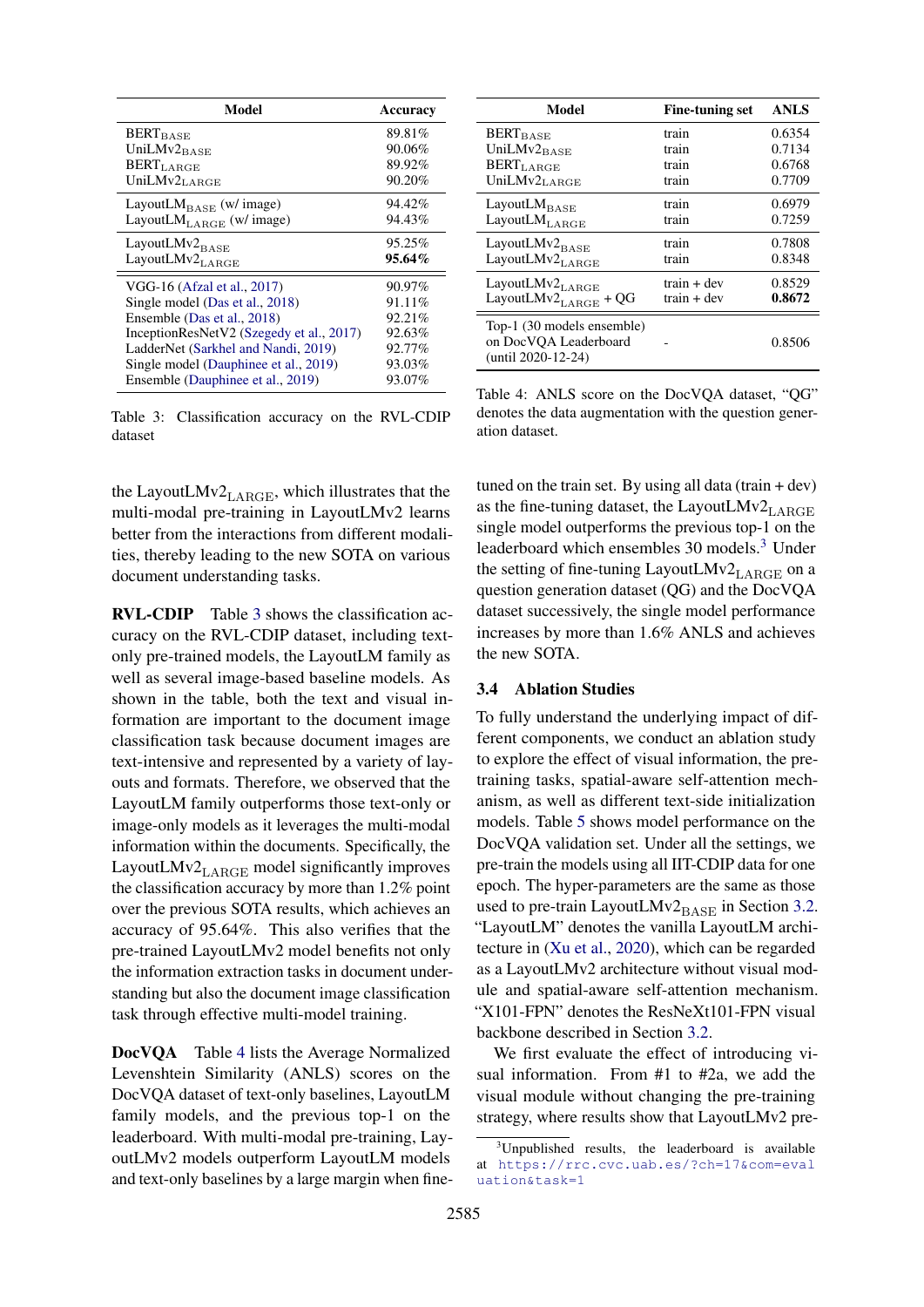<span id="page-7-0"></span>

| #              | <b>Model Architecture</b>   | <b>Initialization</b>                | <b>SASAM</b> | <b>MVLM</b> | TIA | TIM | <b>ANLS</b> |
|----------------|-----------------------------|--------------------------------------|--------------|-------------|-----|-----|-------------|
|                | LayoutL $M_{\text{BASE}}$   | <b>BERT</b> BASE                     |              |             |     |     | 0.6841      |
| 2a             | LayoutL $Mv2_{\text{BASE}}$ | $BERT_{BASE} + X101-FPN$             |              |             |     |     | 0.6915      |
| 2 <sub>b</sub> | LayoutLMv2BASE              | $BERT_{BASE} + X101-FPN$             |              |             |     |     | 0.7061      |
| 2c             | LayoutL $Mv2_{\text{BASE}}$ | $BERT_{BASE} + X101-FPN$             |              |             |     |     | 0.6955      |
| 2d             | LayoutL $Mv2_{\text{BASE}}$ | $BERT_{BASE} + X101-FPN$             |              |             |     |     | 0.7124      |
|                | LayoutL $Mv2_{\text{BASE}}$ | $BERT_{BASE} + X101-FPN$             |              |             |     |     | 0.7217      |
|                | LayoutLMv2 $_{\rm BASE}$    | UniLMv $2_{\text{BASE}} + X101$ -FPN |              |             |     |     | 0.7421      |

Table 5: Ablation study on the DocVQA dataset, where ANLS scores on the validation set are reported. "SASAM" means the spatial-aware self-attention mechanism. "MVLM", "TIA" and "TIM" are the three pre-training tasks. All the models are trained using the whole pre-training dataset for one epoch with the BASE model size.

trained with only MVLM can leverage visual information effectively. Then, we compare the two cross-modality alignment pre-training tasks TIA and TIM. According to the four results in #2, both tasks improve the model performance substantially, and the proposed TIA benefits the model more than the commonly used TIM. Using both tasks together is more effective than using either one alone. According to this observation, we keep all the three pre-training tasks and introduce the spatial-aware self-attention mechanism (SASAM) to the model architecture. Compare the results #2d and #3, the proposed SASAM can further improve the model accuracy. Finally, in settings #3 and #4, we change the text-side initialization checkpoint from BERT to UniLMv2, and confirm that LayoutLMv2 benefits from the better initialization.

### 4 Related Work

In recent years, pre-training techniques have become popular in both NLP and CV areas, and have also been leveraged in the VrDU tasks.

[Devlin et al.](#page-8-12) [\(2019\)](#page-8-12) introduced a new language representation model called BERT, which is designed to pre-train deep bidirectional representations from the unlabeled text by jointly conditioning on both left and right context in all layers. [Bao](#page-8-1) [et al.](#page-8-1) [\(2020\)](#page-8-1) propose to pre-train a unified language model for both autoencoding and partially autoregressive language modeling tasks using a novel training procedure, referred to as a pseudo-masked language model. Our multi-modal Transformer architecture and the MVLM pre-training strategy extend Transformer and MLM used in these work to leverage visual information.

[Lu et al.](#page-9-7) [\(2019\)](#page-9-7) proposed ViLBERT for learning task-agnostic joint representations of image content and natural language by extending the popular

BERT architecture to a multi-modal two-stream model. [Su et al.](#page-9-8) [\(2020\)](#page-9-8) proposed VL-BERT that adopts the Transformer model as the backbone, and extends it to take both visual and linguistic embedded features as input. Different from these vision-language pre-training approaches, the visual part of LayoutLMv2 directly uses the feature map instead of pooled ROI features, and benefits from the new TIA pre-training task.

[Xu et al.](#page-10-3) [\(2020\)](#page-10-3) proposed LayoutLM to jointly model interactions between text and layout information across scanned document images, benefiting a great number of real-world document image understanding tasks such as information extraction from scanned documents. This work is a natural extension of the vanilla LayoutLM, which takes advantage of textual, layout, and visual information in a single multi-modal pre-training framework.

### 5 Conclusion

In this paper, we present a multi-modal pre-training approach for visually-rich document understanding tasks, aka LayoutLMv2. Distinct from existing methods for VrDU, the LayoutLMv2 model not only considers the text and layout information but also integrates the image information in the pretraining stage with a single multi-modal framework. Meanwhile, the spatial-aware self-attention mechanism is integrated into the Transformer architecture to capture the relative relationship among different bounding boxes. Furthermore, new pre-training objectives are also leveraged to enforce the learning of cross-modal interaction among different modalities. Experiment results on 6 different VrDU tasks have illustrated that the pre-trained LayoutLMv2 model has substantially outperformed the SOTA baselines in the document intelligence area, which greatly benefits a number of real-world document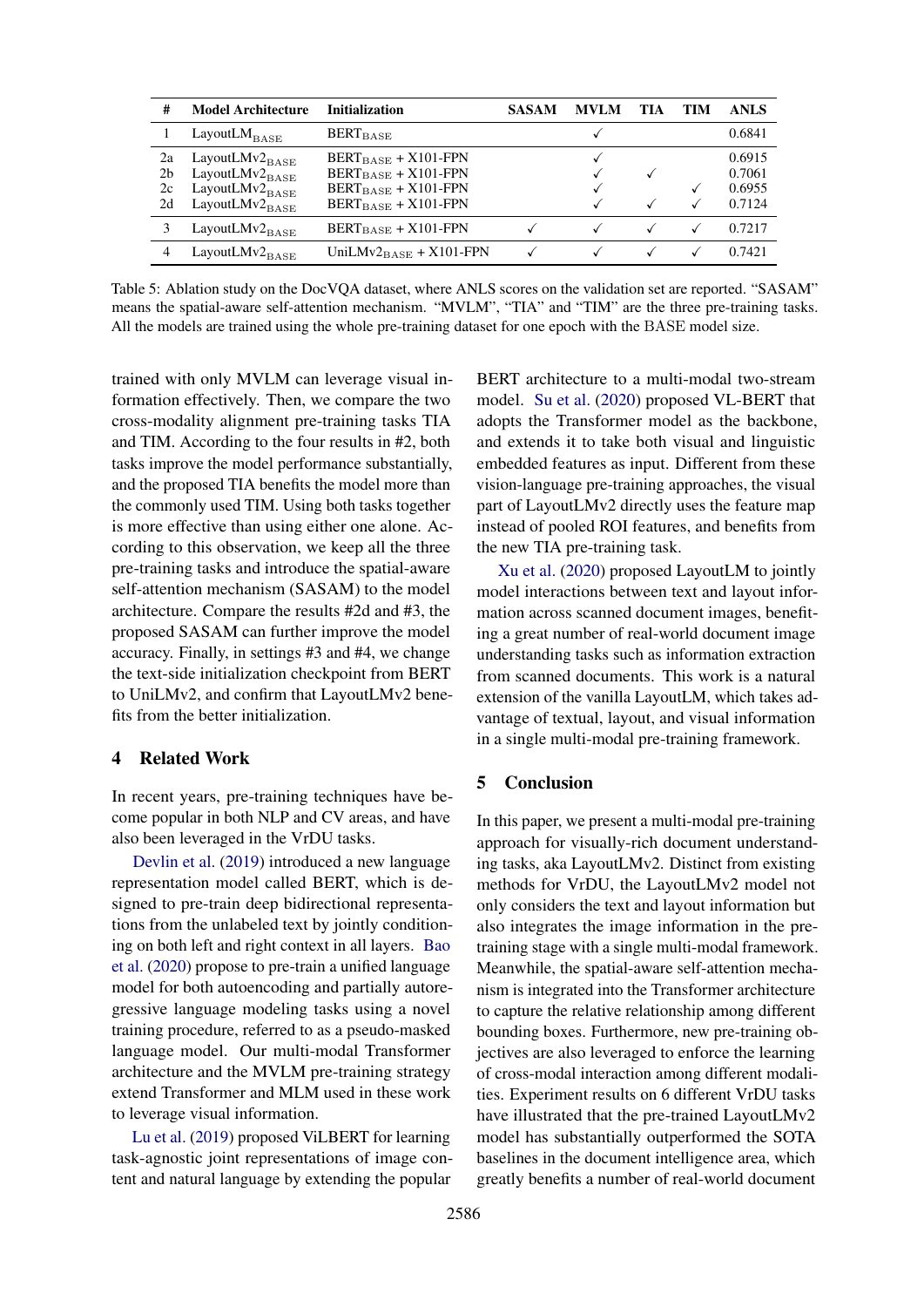understanding tasks.

For future research, we will further explore the network architecture as well as the pre-training strategies for the LayoutLM family. Meanwhile, we will also investigate the language expansion to make the multi-lingual LayoutLMv2 model available for different languages, especially the non-English areas around the world.

### Acknowledgments

This work was supported by the National Key R&D Program of China via grant 2020AAA0106501 and the National Natural Science Foundation of China (NSFC) via grant 61976072 and 61772153.

#### References

- <span id="page-8-13"></span>Muhammad Zeshan Afzal, Andreas Kölsch, Sheraz Ahmed, and Marcus Liwicki. 2017. Cutting the error by half: Investigation of very deep cnn and advanced training strategies for document image classification. *2017 14th IAPR International Conference on Document Analysis and Recognition (ICDAR)*, 01:883–888.
- <span id="page-8-1"></span>Hangbo Bao, Li Dong, Furu Wei, Wenhui Wang, Nan Yang, Xiaodong Liu, Yu Wang, Jianfeng Gao, Songhao Piao, Ming Zhou, and Hsiao-Wuen Hon. 2020. [Unilmv2: Pseudo-masked language models](http://proceedings.mlr.press/v119/bao20a.html) [for unified language model pre-training.](http://proceedings.mlr.press/v119/bao20a.html) In *Proceedings of the 37th International Conference on Machine Learning, ICML 2020, 13-18 July 2020, Virtual Event*, volume 119 of *Proceedings of Machine Learning Research*, pages 642–652. PMLR.
- <span id="page-8-2"></span>Yen-Chun Chen, Linjie Li, Licheng Yu, Ahmed El Kholy, Faisal Ahmed, Zhe Gan, Yu Cheng, and Jingjing Liu. 2020. Uniter: Universal image-text representation learning. In *ECCV*.
- <span id="page-8-14"></span>Arindam Das, Saikat Roy, and Ujjwal Bhattacharya. 2018. Document image classification with intradomain transfer learning and stacked generalization of deep convolutional neural networks. *2018 24th International Conference on Pattern Recognition (ICPR)*, pages 3180–3185.
- <span id="page-8-15"></span>Tyler Dauphinee, Nikunj Patel, and Mohammad Mehdi Rashidi. 2019. Modular multimodal architecture for document classification. *ArXiv*, abs/1912.04376.
- <span id="page-8-12"></span>Jacob Devlin, Ming-Wei Chang, Kenton Lee, and Kristina Toutanova. 2019. [BERT: Pre-training of](https://doi.org/10.18653/v1/N19-1423) [deep bidirectional transformers for language under](https://doi.org/10.18653/v1/N19-1423)[standing.](https://doi.org/10.18653/v1/N19-1423) In *Proceedings of the 2019 Conference of the North American Chapter of the Association for Computational Linguistics: Human Language Technologies, Volume 1 (Long and Short Papers)*, pages 4171–4186, Minneapolis, Minnesota. Association for Computational Linguistics.
- <span id="page-8-5"></span>Filip Gralinski, Tomasz Stanisławek, Anna ´ Wróblewska, Dawid Lipiński, Agnieszka Kaliska, Paulina Rosalska, Bartosz Topolski, and Przemysław Biecek. 2020. [Kleister: A novel task for](http://arxiv.org/abs/2003.02356) [information extraction involving long documents](http://arxiv.org/abs/2003.02356) [with complex layout.](http://arxiv.org/abs/2003.02356)
- <span id="page-8-6"></span>Adam W Harley, Alex Ufkes, and Konstantinos G Derpanis. 2015. Evaluation of deep convolutional nets for document image classification and retrieval. In *International Conference on Document Analysis and Recognition (ICDAR)*.
- <span id="page-8-9"></span>Kaiming He, Georgia Gkioxari, Piotr Dollár, and Ross B. Girshick. 2017. [Mask R-CNN.](https://doi.org/10.1109/ICCV.2017.322) In *IEEE International Conference on Computer Vision, ICCV 2017, Venice, Italy, October 22-29, 2017*, pages 2980–2988. IEEE Computer Society.
- <span id="page-8-10"></span>Teakgyu Hong, DongHyun Kim, Mingi Ji, Wonseok Hwang, Daehyun Nam, and Sungrae Park. 2021. {BROS}[: A pre-trained language model for under](https://openreview.net/forum?id=punMXQEsPr0)[standing texts in document.](https://openreview.net/forum?id=punMXQEsPr0)
- <span id="page-8-4"></span>Z. Huang, K. Chen, J. He, X. Bai, D. Karatzas, S. Lu, and C. V. Jawahar. 2019. [Icdar2019 competition on](https://doi.org/10.1109/ICDAR.2019.00244) [scanned receipt ocr and information extraction.](https://doi.org/10.1109/ICDAR.2019.00244) In *2019 International Conference on Document Analysis and Recognition (ICDAR)*, pages 1516–1520.
- <span id="page-8-11"></span>Wonseok Hwang, Jinyeong Yim, Seunghyun Park, Sohee Yang, and Minjoon Seo. 2020. [Spatial depen](http://arxiv.org/abs/2005.00642)[dency parsing for semi-structured document infor](http://arxiv.org/abs/2005.00642)[mation extraction.](http://arxiv.org/abs/2005.00642)
- <span id="page-8-3"></span>Guillaume Jaume, Hazim Kemal Ekenel, and Jean-Philippe Thiran. 2019. [Funsd: A dataset for form](https://doi.org/10.1109/icdarw.2019.10029) [understanding in noisy scanned documents.](https://doi.org/10.1109/icdarw.2019.10029) *2019 International Conference on Document Analysis and Recognition Workshops (ICDARW)*.
- <span id="page-8-16"></span>Diederik P. Kingma and Jimmy Ba. 2015. [Adam: A](http://arxiv.org/abs/1412.6980) [method for stochastic optimization.](http://arxiv.org/abs/1412.6980) In *3rd International Conference on Learning Representations, ICLR 2015, San Diego, CA, USA, May 7-9, 2015, Conference Track Proceedings*.
- <span id="page-8-8"></span>D. Lewis, G. Agam, S. Argamon, O. Frieder, D. Grossman, and J. Heard. 2006. [Building a test collection](https://doi.org/10.1145/1148170.1148307) [for complex document information processing.](https://doi.org/10.1145/1148170.1148307) In *Proceedings of the 29th Annual International ACM SIGIR Conference on Research and Development in Information Retrieval*, SIGIR '06, page 665–666, New York, NY, USA. Association for Computing Machinery.
- <span id="page-8-7"></span>Tsung-Yi Lin, Piotr Dollar, Ross Girshick, Kaiming He, Bharath Hariharan, and Serge Belongie. 2017. Feature networks for object detection. In *Proceedings of the IEEE Conference on Computer Vision and Pattern Recognition (CVPR)*.
- <span id="page-8-0"></span>Xiaojing Liu, Feiyu Gao, Qiong Zhang, and Huasha Zhao. 2019. [Graph convolution for multimodal in](https://doi.org/10.18653/v1/N19-2005)[formation extraction from visually rich documents.](https://doi.org/10.18653/v1/N19-2005) In *Proceedings of the 2019 Conference of the North*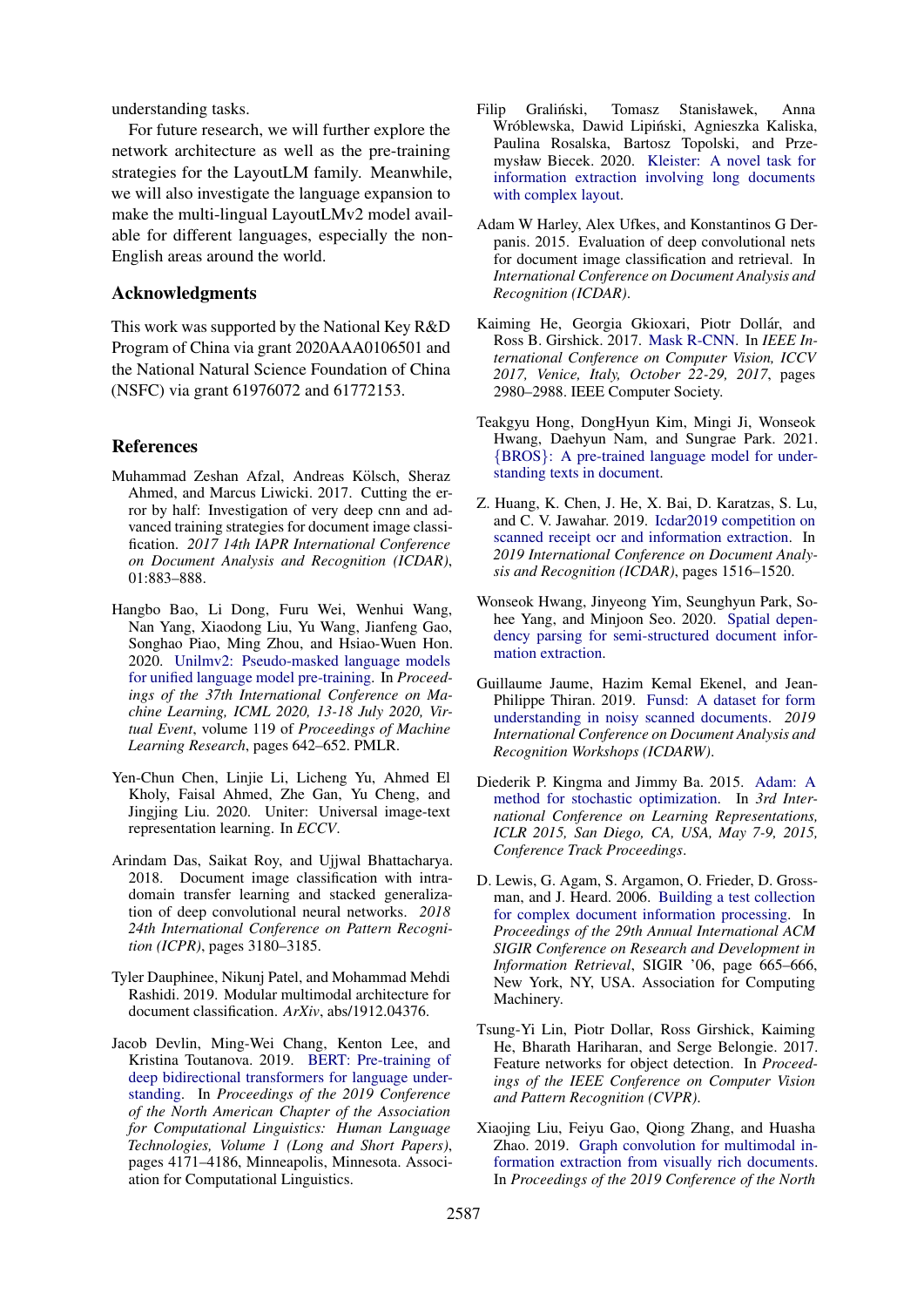*American Chapter of the Association for Computational Linguistics: Human Language Technologies, Volume 2 (Industry Papers)*, pages 32–39, Minneapolis, Minnesota. Association for Computational Linguistics.

- <span id="page-9-3"></span>Colin Lockard, Prashant Shiralkar, Xin Luna Dong, and Hannaneh Hajishirzi. 2020. [ZeroShotCeres:](https://doi.org/10.18653/v1/2020.acl-main.721) [Zero-shot relation extraction from semi-structured](https://doi.org/10.18653/v1/2020.acl-main.721) [webpages.](https://doi.org/10.18653/v1/2020.acl-main.721) In *Proceedings of the 58th Annual Meeting of the Association for Computational Linguistics*, pages 8105–8117, Online. Association for Computational Linguistics.
- <span id="page-9-15"></span>Ilya Loshchilov and Frank Hutter. 2019. [Decou](https://openreview.net/forum?id=Bkg6RiCqY7)[pled weight decay regularization.](https://openreview.net/forum?id=Bkg6RiCqY7) In *7th International Conference on Learning Representations, ICLR 2019, New Orleans, LA, USA, May 6-9, 2019*. OpenReview.net.
- <span id="page-9-7"></span>Jiasen Lu, Dhruv Batra, Devi Parikh, and Stefan Lee. 2019. [Vilbert: Pretraining task-agnostic visi](https://proceedings.neurips.cc/paper/2019/hash/c74d97b01eae257e44aa9d5bade97baf-Abstract.html)[olinguistic representations for vision-and-language](https://proceedings.neurips.cc/paper/2019/hash/c74d97b01eae257e44aa9d5bade97baf-Abstract.html) [tasks.](https://proceedings.neurips.cc/paper/2019/hash/c74d97b01eae257e44aa9d5bade97baf-Abstract.html) In *Advances in Neural Information Processing Systems 32: Annual Conference on Neural Information Processing Systems 2019, NeurIPS 2019, December 8-14, 2019, Vancouver, BC, Canada*, pages 13–23.
- <span id="page-9-1"></span>Bodhisattwa Prasad Majumder, Navneet Potti, Sandeep Tata, James Bradley Wendt, Qi Zhao, and Marc Najork. 2020. [Representation learning for informa](https://doi.org/10.18653/v1/2020.acl-main.580)[tion extraction from form-like documents.](https://doi.org/10.18653/v1/2020.acl-main.580) In *Proceedings of the 58th Annual Meeting of the Association for Computational Linguistics*, pages 6495– 6504, Online. Association for Computational Linguistics.
- <span id="page-9-11"></span>Minesh Mathew, Dimosthenis Karatzas, and C.V. Jawahar. 2021. Docvga: A dataset for vga on document images. In *Proceedings of the IEEE/CVF Winter Conference on Applications of Computer Vision (WACV)*, pages 2200–2209.
- <span id="page-9-10"></span>Seunghyun Park, Seung Shin, Bado Lee, Junyeop Lee, Jaeheung Surh, Minjoon Seo, and Hwalsuk Lee. 2019. Cord: A consolidated receipt dataset for postocr parsing.
- <span id="page-9-5"></span>Colin Raffel, Noam Shazeer, Adam Roberts, Katherine Lee, Sharan Narang, Michael Matena, Yangi Zhou, Wei Li, and Peter J Liu. 2020. Exploring the limits of transfer learning with a unified text-to-text transformer. *Journal of Machine Learning Research*, 21(140):1–67.
- <span id="page-9-12"></span>Pranav Rajpurkar, Jian Zhang, Konstantin Lopyrev, and Percy Liang. 2016. [SQuAD: 100,000+ questions for](https://doi.org/10.18653/v1/D16-1264) [machine comprehension of text.](https://doi.org/10.18653/v1/D16-1264) In *Proceedings of the 2016 Conference on Empirical Methods in Natural Language Processing*, pages 2383–2392, Austin, Texas. Association for Computational Linguistics.
- <span id="page-9-0"></span>Ritesh Sarkhel and Arnab Nandi. 2019. [Deterministic](https://doi.org/10.24963/ijcai.2019/466) [routing between layout abstractions for multi-scale](https://doi.org/10.24963/ijcai.2019/466)

[classification of visually rich documents.](https://doi.org/10.24963/ijcai.2019/466) In *Proceedings of the Twenty-Eighth International Joint Conference on Artificial Intelligence, IJCAI 2019, Macao, China, August 10-16, 2019*, pages 3360– 3366. ijcai.org.

- <span id="page-9-4"></span>Peter Shaw, Jakob Uszkoreit, and Ashish Vaswani. 2018. [Self-attention with relative position represen](https://doi.org/10.18653/v1/N18-2074)[tations.](https://doi.org/10.18653/v1/N18-2074) In *Proceedings of the 2018 Conference of the North American Chapter of the Association for Computational Linguistics: Human Language Technologies, Volume 2 (Short Papers)*, pages 464–468, New Orleans, Louisiana. Association for Computational Linguistics.
- <span id="page-9-8"></span>Weijie Su, Xizhou Zhu, Yue Cao, Bin Li, Lewei Lu, Furu Wei, and Jifeng Dai. 2020. [VL-BERT: pre](https://openreview.net/forum?id=SygXPaEYvH)[training of generic visual-linguistic representations.](https://openreview.net/forum?id=SygXPaEYvH) In *8th International Conference on Learning Representations, ICLR 2020, Addis Ababa, Ethiopia, April 26-30, 2020*. OpenReview.net.
- <span id="page-9-9"></span>Chen Sun, Austin Myers, Carl Vondrick, Kevin Murphy, and Cordelia Schmid. 2019. [Videobert: A](https://doi.org/10.1109/ICCV.2019.00756) [joint model for video and language representation](https://doi.org/10.1109/ICCV.2019.00756) [learning.](https://doi.org/10.1109/ICCV.2019.00756) In *2019 IEEE/CVF International Conference on Computer Vision, ICCV 2019, Seoul, Korea (South), October 27 - November 2, 2019*, pages 7463–7472. IEEE.
- <span id="page-9-14"></span>Christian Szegedy, Sergey Ioffe, Vincent Vanhoucke, and Alexander A. Alemi. 2017. [Inception-v4,](http://aaai.org/ocs/index.php/AAAI/AAAI17/paper/view/14806) [inception-resnet and the impact of residual connec](http://aaai.org/ocs/index.php/AAAI/AAAI17/paper/view/14806)[tions on learning.](http://aaai.org/ocs/index.php/AAAI/AAAI17/paper/view/14806) In *Proceedings of the Thirty-First AAAI Conference on Artificial Intelligence, February 4-9, 2017, San Francisco, California, USA*, pages 4278–4284. AAAI Press.
- <span id="page-9-6"></span>Hao Tan and Mohit Bansal. 2019. [LXMERT: Learning](https://doi.org/10.18653/v1/D19-1514) [cross-modality encoder representations from trans](https://doi.org/10.18653/v1/D19-1514)[formers.](https://doi.org/10.18653/v1/D19-1514) In *Proceedings of the 2019 Conference on Empirical Methods in Natural Language Processing and the 9th International Joint Conference on Natural Language Processing (EMNLP-IJCNLP)*, pages 5100–5111, Hong Kong, China. Association for Computational Linguistics.
- <span id="page-9-2"></span>Mengxi Wei, Yifan He, and Qiong Zhang. 2020. [Ro](https://doi.org/10.1145/3397271.3401442)[bust layout-aware IE for visually rich documents](https://doi.org/10.1145/3397271.3401442) [with pre-trained language models.](https://doi.org/10.1145/3397271.3401442) In *Proceedings of the 43rd International ACM SIGIR conference on research and development in Information Retrieval, SIGIR 2020, Virtual Event, China, July 25-30, 2020*, pages 2367–2376. ACM.
- <span id="page-9-13"></span>Thomas Wolf, Lysandre Debut, Victor Sanh, Julien Chaumond, Clement Delangue, Anthony Moi, Pierric Cistac, Tim Rault, Remi Louf, Morgan Funtowicz, Joe Davison, Sam Shleifer, Patrick von Platen, Clara Ma, Yacine Jernite, Julien Plu, Canwen Xu, Teven Le Scao, Sylvain Gugger, Mariama Drame, Quentin Lhoest, and Alexander Rush. 2020. [Trans](https://doi.org/10.18653/v1/2020.emnlp-demos.6)[formers: State-of-the-art natural language process](https://doi.org/10.18653/v1/2020.emnlp-demos.6)[ing.](https://doi.org/10.18653/v1/2020.emnlp-demos.6) In *Proceedings of the 2020 Conference on Empirical Methods in Natural Language Processing:*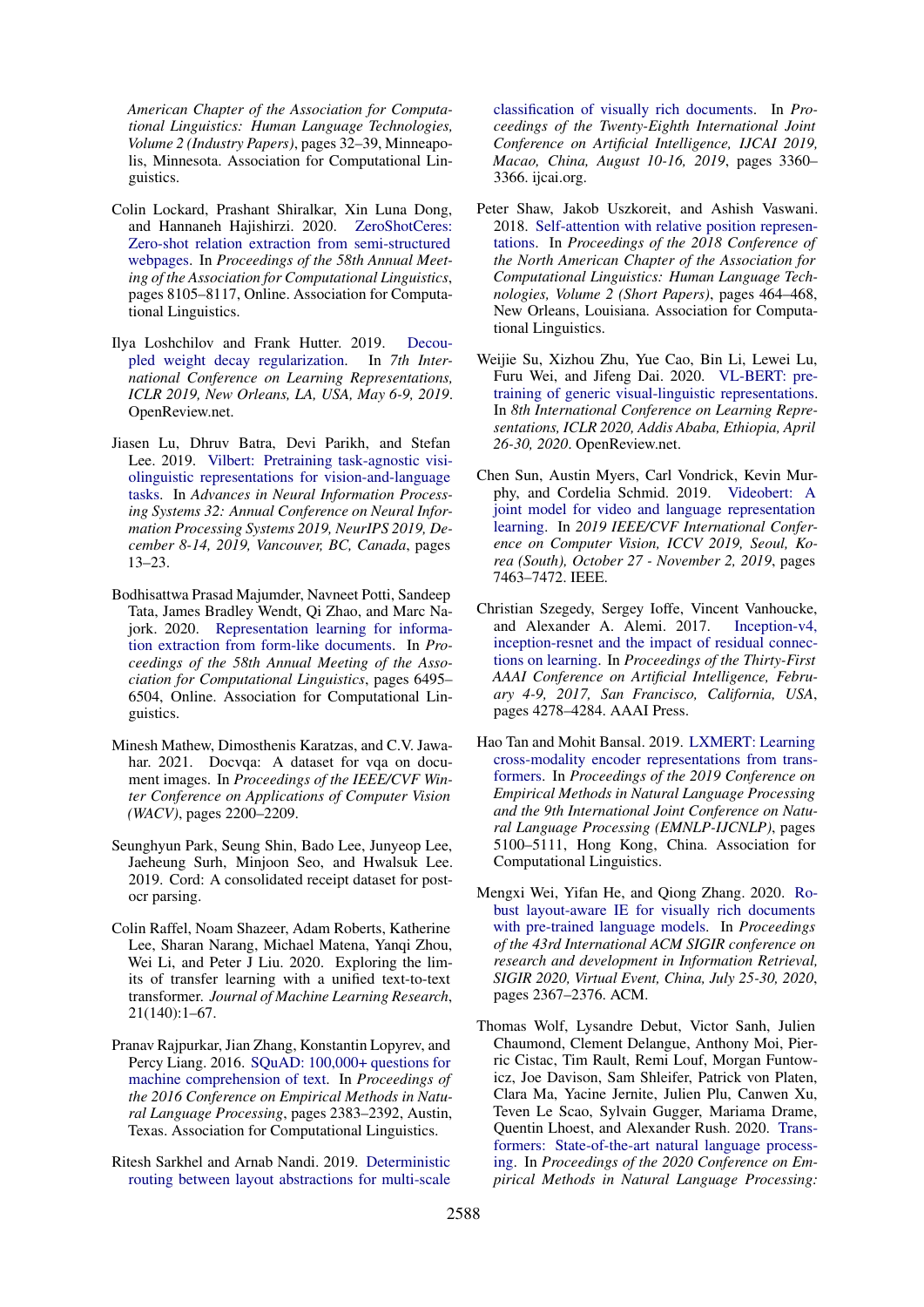*System Demonstrations*, pages 38–45, Online. Association for Computational Linguistics.

- <span id="page-10-4"></span>Yonghui Wu, Mike Schuster, Zhifeng Chen, Quoc V Le, Mohammad Norouzi, Wolfgang Macherey, Maxim Krikun, Yuan Cao, Qin Gao, Klaus Macherey, et al. 2016. Google's neural machine translation system: Bridging the gap between human and machine translation. *arXiv preprint arXiv:1609.08144*.
- <span id="page-10-5"></span>Saining Xie, Ross B. Girshick, Piotr Dollar, Zhuowen ´ Tu, and Kaiming He. 2017. [Aggregated residual](https://doi.org/10.1109/CVPR.2017.634) [transformations for deep neural networks.](https://doi.org/10.1109/CVPR.2017.634) In *2017 IEEE Conference on Computer Vision and Pattern Recognition, CVPR 2017, Honolulu, HI, USA, July 21-26, 2017*, pages 5987–5995. IEEE Computer Society.
- <span id="page-10-3"></span>Yiheng Xu, Minghao Li, Lei Cui, Shaohan Huang, Furu Wei, and Ming Zhou. 2020. [Layoutlm: Pre](https://dl.acm.org/doi/10.1145/3394486.3403172)[training of text and layout for document image un](https://dl.acm.org/doi/10.1145/3394486.3403172)[derstanding.](https://dl.acm.org/doi/10.1145/3394486.3403172) In *KDD '20: The 26th ACM SIGKDD Conference on Knowledge Discovery and Data Mining, Virtual Event, CA, USA, August 23-27, 2020*, pages 1192–1200. ACM.
- <span id="page-10-0"></span>Xiao Yang, Ersin Yumer, Paul Asente, Mike Kraley, Daniel Kifer, and C. Lee Giles. 2017. [Learning](https://doi.org/10.1109/CVPR.2017.462) [to extract semantic structure from documents using](https://doi.org/10.1109/CVPR.2017.462) [multimodal fully convolutional neural networks.](https://doi.org/10.1109/CVPR.2017.462) In *2017 IEEE Conference on Computer Vision and Pattern Recognition, CVPR 2017, Honolulu, HI, USA, July 21-26, 2017*, pages 4342–4351. IEEE Computer Society.
- <span id="page-10-1"></span>Wenwen Yu, Ning Lu, Xianbiao Qi, Ping Gong, and Rong Xiao. 2020. [Pick: Processing key information](http://arxiv.org/abs/2004.07464) [extraction from documents using improved graph](http://arxiv.org/abs/2004.07464) [learning-convolutional networks.](http://arxiv.org/abs/2004.07464)
- <span id="page-10-2"></span>Peng Zhang, Yunlu Xu, Zhanzhan Cheng, Shiliang Pu, Jing Lu, Liang Qiao, Yi Niu, and Fei Wu. 2020. [Trie:](http://arxiv.org/abs/2005.13118) [End-to-end text reading and information extraction](http://arxiv.org/abs/2005.13118) [for document understanding.](http://arxiv.org/abs/2005.13118)
- <span id="page-10-6"></span>Xu Zhong, Jianbin Tang, and Antonio Jimeno Yepes. 2019. [Publaynet: largest dataset ever for document](https://doi.org/10.1109/ICDAR.2019.00166) [layout analysis.](https://doi.org/10.1109/ICDAR.2019.00166) In *2019 International Conference on Document Analysis and Recognition (ICDAR)*, pages 1015–1022. IEEE.

### Appendix

### A Details of Datasets

Introduction to the dataset and task definitions along with the description of required data processing are presented as follows.

Pre-training Dataset Following LayoutLM, we pre-train LayoutLMv2 on the IIT-CDIP Test Collection [\(Lewis et al.,](#page-8-8) [2006\)](#page-8-8), which contains over 11 million scanned document pages. We extract

text and corresponding word-level bounding boxes from document page images with the Microsoft Read API.[4](#page-10-7)

FUNSD FUNSD [\(Jaume et al.,](#page-8-3) [2019\)](#page-8-3) is a dataset for form understanding in noisy scanned documents. It contains 199 real, fully annotated, scanned forms where 9,707 semantic entities are annotated above 31,485 words. The 199 samples are split into 149 for training and 50 for testing. The official OCR annotation is directly used with the layout information. The FUNSD dataset is suitable for a variety of tasks, where we focus on semantic entity labeling in this paper. Specifically, the task is assigning to each word a semantic entity label from a set of four predefined categories: question, answer, header, or other. The entity-level F1 score is used as the evaluation metric.

CORD We also evaluate our model on the receipt key information extraction dataset, i.e. the public available subset of CORD [\(Park et al.,](#page-9-10) [2019\)](#page-9-10). The dataset includes 800 receipts for the training set, 100 for the validation set, and 100 for the test set. A photo and a list of OCR annotations are equipped for each receipt. An ROI that encompasses the area of receipt region is provided along with each photo because there can be irrelevant things in the background. We only use the ROI as input instead of the raw photo. The dataset defines 30 fields under 4 categories and the task aims to label each word to the right field. The evaluation metric is entity-level F1. We use the official OCR annotations.

SROIE The SROIE dataset (Task 3) [\(Huang](#page-8-4) [et al.,](#page-8-4) [2019\)](#page-8-4) aims to extract information from scanned receipts. There are 626 samples for training and 347 samples for testing in the dataset. The task is to extract values from each receipt of up to four predefined keys: company, date, address, or total. The evaluation metric is entity-level F1. We use the official OCR annotations and results on the test set are provided by the official evaluation site.

Kleister-NDA Kleister-NDA (Graliński et al., [2020\)](#page-8-5) contains non-disclosure agreements collected from the EDGAR database, including 254 documents for training, 83 documents for validation, and 203 documents for testing. This task is defined to extract the values of four fixed keys. We get the entity-level F1 score from the official

<span id="page-10-7"></span><sup>4</sup>[https://docs.microsoft.com/en-us/azu](https://docs.microsoft.com/en-us/azure/cognitive-services/computer-vision/concept-recognizing-text) [re/cognitive-services/computer-vision/co](https://docs.microsoft.com/en-us/azure/cognitive-services/computer-vision/concept-recognizing-text) [ncept-recognizing-text](https://docs.microsoft.com/en-us/azure/cognitive-services/computer-vision/concept-recognizing-text)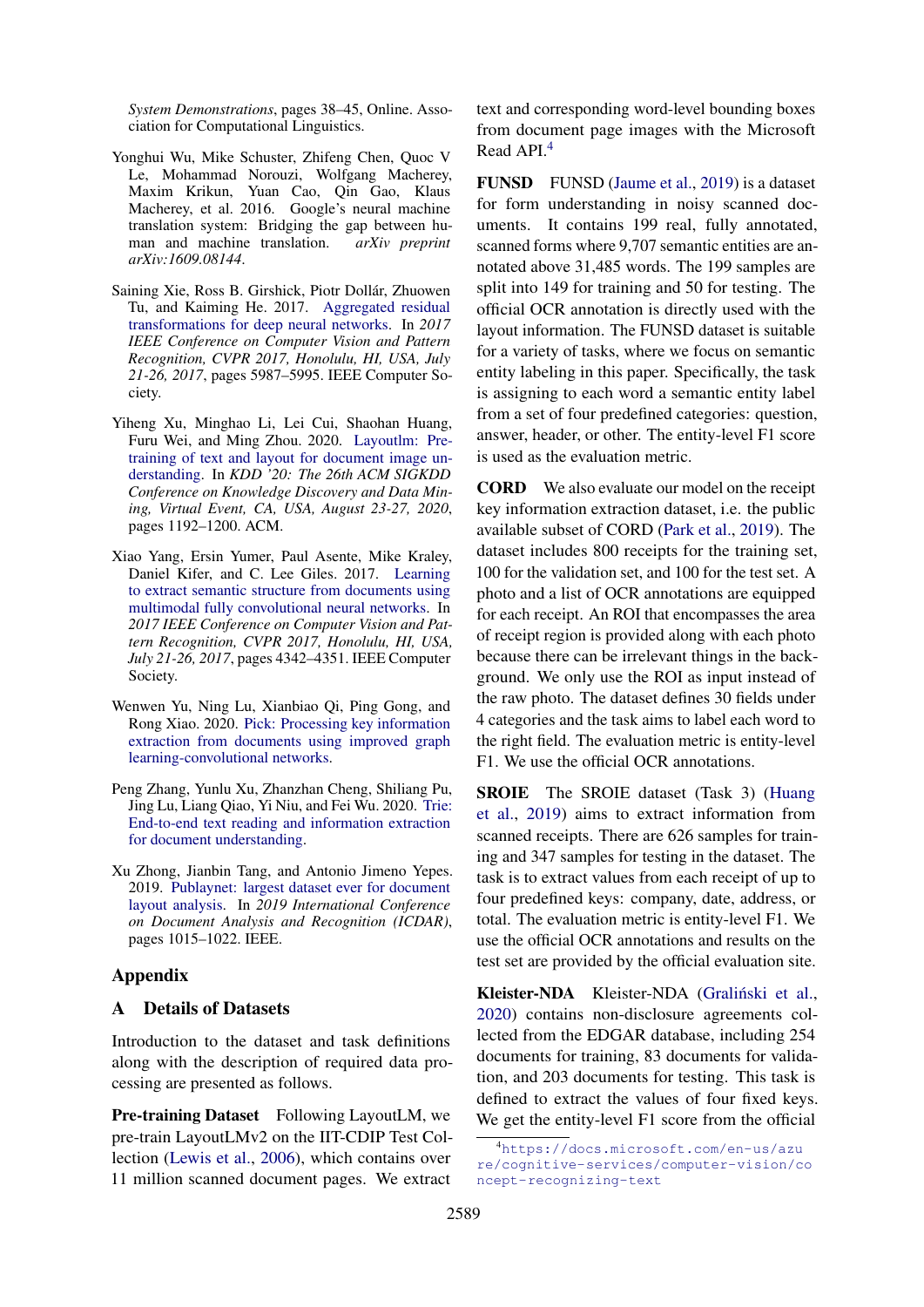evaluation tools.<sup>[5](#page-11-0)</sup> Words and bounding boxes are extracted from the raw PDF file. We use heuristics to locate entity spans because the normalized standard answers may not appear in the utterance. As the labeled answers are normalized into a canonical form, we apply post-processing heuristics to convert the extracted date information into the "YYYY-MM-DD" format, and company names into the abbreviations such as "LLC" and "Inc.".

RVL-CDIP RVL-CDIP [\(Harley et al.,](#page-8-6) [2015\)](#page-8-6) consists of 400,000 grayscale images, with 8:1:1 for the training set, validation set, and test set. A multiclass single-label classification task is defined on RVL-CDIP. The images are categorized into 16 classes, with 25,000 images per class. The evaluation metric is the overall classification accuracy. Text and layout information is extracted by Microsoft OCR.

DocVQA As a VQA dataset on the document understanding field, DocVQA [\(Mathew et al.,](#page-9-11) [2021\)](#page-9-11) consists of 50,000 questions defined on over 12,000 pages from a variety of documents. Pages are split into the training set, validation set, and test set with a ratio of about 8:1:1. The dataset is organized as a set of triples  $\langle$  page image, questions, answers $\rangle$ . Thus, we use Microsoft Read API to extract text and bounding boxes from images. Heuristics are used to find given answers in the extracted text. The task is evaluated using an edit distance based metric ANLS (aka average normalized Levenshtein similarity). Given that human performance is about 98% ANLS on the test set, it is reasonable to assume that the found ground truth which reaches over 97% ANLS on training and validation sets is good enough to train a model. Results on the test set are provided by the official evaluation site.

# B Model Training Details

Pre-training We pre-train LayoutLMv2 models using Adam optimizer [\(Kingma and Ba,](#page-8-16) [2015;](#page-8-16) [Loshchilov and Hutter,](#page-9-15) [2019\)](#page-9-15), with the learning rate of  $2 \times 10^{-5}$ , weight decay of  $1 \times$ 10<sup>-2</sup>, and  $(\beta_1, \beta_2) = (0.9, 0.999)$ . The learning rate is linearly warmed up over the first 10% steps then linearly decayed. LayoutLMv2 $_{\rm BASE}$  is trained with a batch size of 64 for 5 epochs, and LayoutLMv2 $_{\rm LARGE}$  is trained with a batch size of 2048 for 20 epochs on the IIT-CDIP dataset.

Fine-tuning for Visual Question Answering We treat the DocVOA as an extractive OA task and build a token-level classifier on top of the text part of LayoutLMv2 output representations. Question tokens, context tokens and visual tokens are assigned to segment [A], [B] and [C], respectively. The maximum sequence length is set to  $L = 384.$ 

Fine-tuning for Document Image Classification This task depends on high-level visual information, thereby we leverage the image features explicitly in the fine-tuning stage. We pool the visual embeddings into a global pre-encoder feature, and pool the visual part of LayoutLMv2 output representations into a global post-encoder feature. The pre and post-encoder features along with the [CLS] output feature are concatenated and fed into the final classification layer.

Fine-tuning for Sequential Labeling We formalize FUNSD, SROIE, CORD, and Kleister-NDA as the sequential labeling tasks. To fine-tune LayoutLMv2 models on these tasks, we build a tokenlevel classification layer above the text part of the output representations to predict the BIO tags for each entity field.

# C Detailed Experiment Results

Tables list per-task detailed results for the four entity extraction tasks, with Table [6](#page-12-0) for FUNSD, Table [7](#page-12-1) for CORD, Table [8](#page-12-2) for SROIE, and Table [9](#page-12-3) for Kleister-NDA.

<span id="page-11-0"></span><sup>5</sup><https://gitlab.com/filipg/geval>